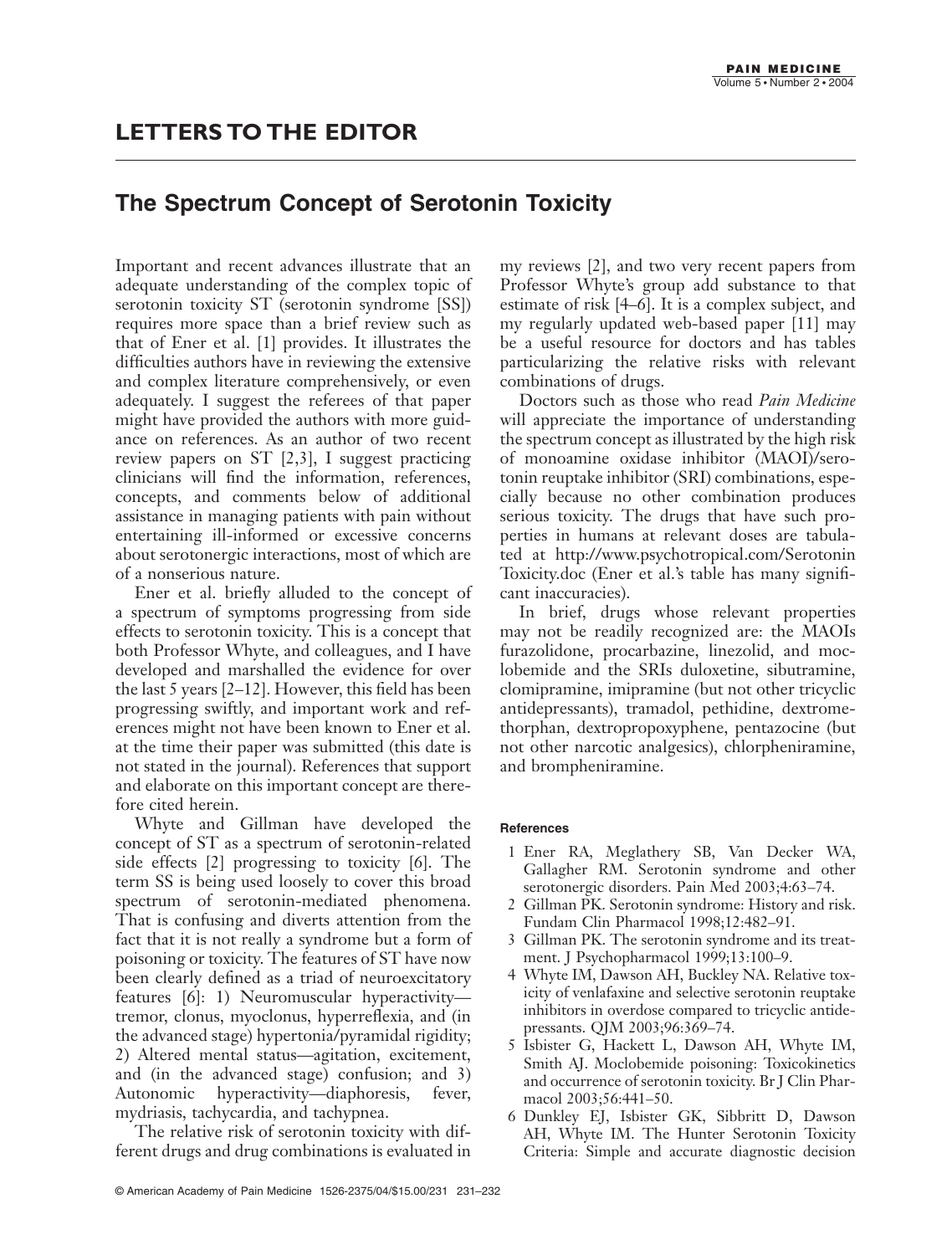rules for serotonin toxicity. QJM 2003;96:635– 42.

- 7 Whyte IM. Introduction: Research in clinical toxicology—the value of high quality data. J Toxicol Clin Toxicol 2002;40:211–12.
- 8 Dawson AH, Whyte IM. Evidence in clinical toxicology: The role of therapeutic drug monitoring. Ther Drug Monit 2002;24:159–62.
- 9 Gillman PK. Linezolid and serotonin toxicity. Clin Infect Dis 2003;37:1274–5.
- 10 Gillman PK. Amitriptyline: Dual-action antidepressant? J Clin 2003;64:1391.
- 11 Gillman PK. Serotonin toxicity (serotonin syndrome): A current analysis. 2003. Available at:<http://> www.psychotropical.com/SerotoninToxicity.doc. Psychopharmacology Update Notes [online].
- 12 Gillman PK. Comments on "Serotonin syndrome during treatment with paroxetine and risperidone." J Clin Psychopharmacol 2001;21:344–5.
	- P. Ken Gillman, MRC Psych *Consultant and Director Department of Clinical Neuropharmacology (DCNP) Pioneer Valley Private Hospital Honorary Senior Lecturer Clinical Neuropharmacology James Cook University Queensland Australia*